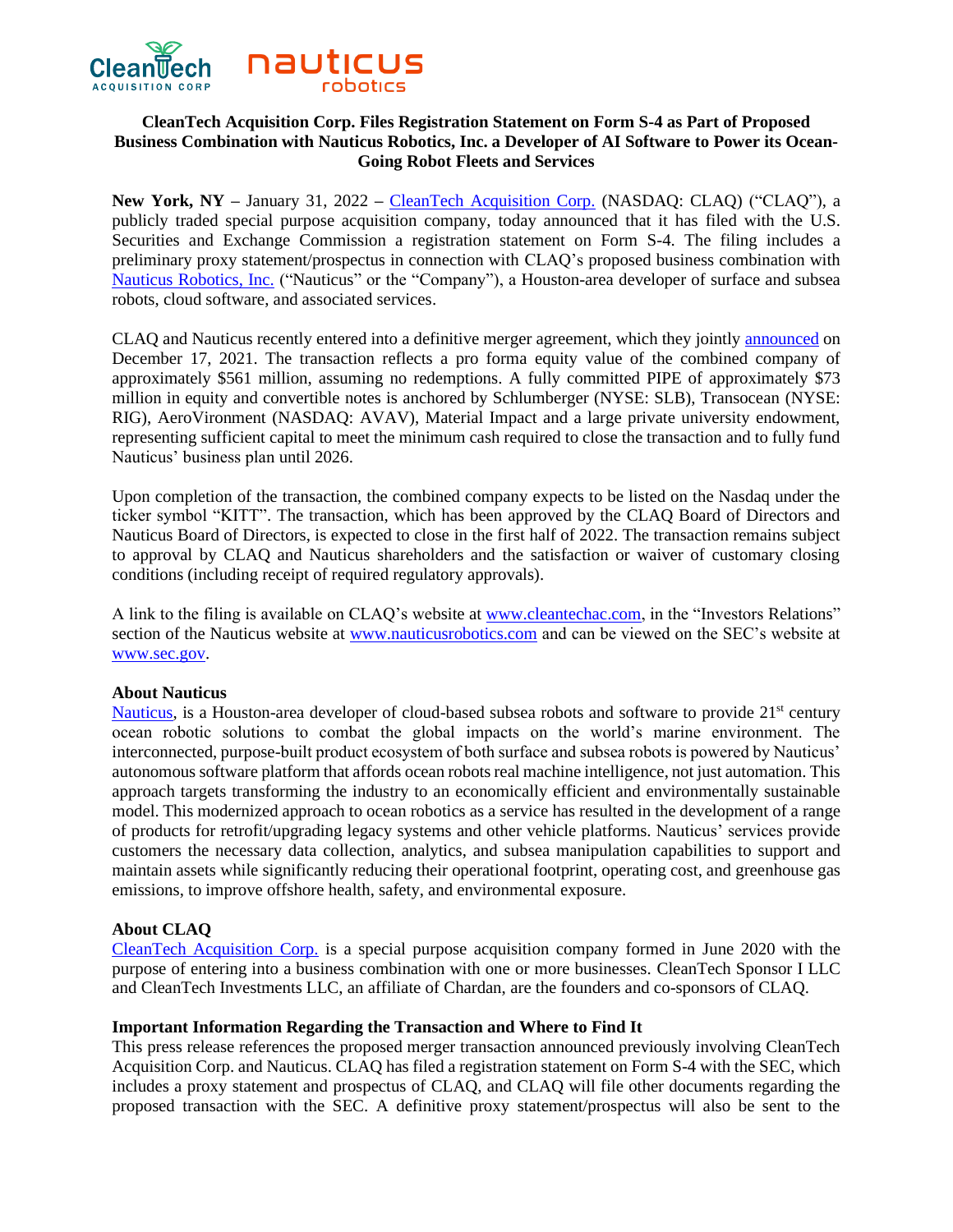

stockholders of CLAQ, seeking required stockholder approval. Before making any voting or investment decision, investors and security holders of CLAQ are urged to carefully read the entire registration statement and proxy statement/prospectus, when they become available, and any other relevant documents filed with the SEC, as well as any amendments or supplements to these documents, because they will contain important information about the proposed transaction. The documents filed by CLAQ with the SEC may be obtained free of charge at the SEC's website at www.sec.gov. In addition, the documents filed by CLAQ with the SEC may be obtained free of charge upon written request to CleanTech Acquisition Corporation, 207 West 25th Street, 9th Floor, New York, New York 10001, Attention: Eli Spiro, Chief Executive Officer.

### **Forward-Looking Statements**

This press release contains forward-looking statements within the meaning of section 27A of the U.S. Securities Act of 1933, as amended (the "Securities Act"), and section 21E of the U.S. Securities Exchange Act of 1934 ("Exchange Act") that are based on beliefs and assumptions and on information currently available to CLAQ and Nauticus. In some cases, you can identify forward-looking statements by the following words: "may," "will," "could," "would," "should," "expect," "intend," "plan," "anticipate," "believe," "estimate," "predict," "project," "potential," "continue," "ongoing," "target," "seek" or the negative or plural of these words, or other similar expressions that are predictions or indicate future events or prospects, although not all forward-looking statements contain these words. Any statements that refer to expectations, projections or other characterizations of future events or circumstances, including projections of market opportunity and market share, the capability of Nauticus' business plans including its plans to expand, the sources and uses of cash from the proposed transaction, the anticipated enterprise value of the combined company following the consummation of the proposed transaction, any benefits of Nauticus' partnerships, strategies or plans as they relate to the proposed transaction, anticipated benefits of the proposed transaction and expectations related to the terms and timing of the proposed transaction are also forward-looking statements. These statements involve risks, uncertainties and other factors that may cause actual results, levels of activity, performance or achievements to be materially different from those expressed or implied by these forward-looking statements. Although each of CLAQ and Nauticus believes that it has a reasonable basis for each forward-looking statement contained in this communication, each of CLAQ and Nauticus caution you that these statements are based on a combination of facts and factors currently known and projections of the future, which are inherently uncertain. In addition, there will be risks and uncertainties described in the proxy statement/prospectus on Form S-4 relating to the proposed transaction, which is expected to be filed by CLAQ with the SEC and other documents filed by CLAQ or Nauticus from time to time with the SEC. These filings may identify and address other important risks and uncertainties that could cause actual events and results to differ materially from those contained in the forward-looking statements. Neither CLAQ nor Nauticus can assure you that the forward-looking statements in this communication will prove to be accurate. These forward-looking statements are subject to a number of risks and uncertainties, including, among others, the ability to complete the business combination due to the failure to obtain approval from CLAQ's stockholders or satisfy other closing conditions in the business combination agreement, the occurrence of any event that could give rise to the termination of the business combination agreement, the ability to recognize the anticipated benefits of the business combination, the amount of redemption requests made by CLAQ's public stockholders, costs related to the transaction, the impact of the global COVID-19 pandemic, the risk that the transaction disrupts current plans and operations as a result of the announcement and consummation of the transaction, the outcome of any potential litigation, government or regulatory proceedings and other risks and uncertainties, including those to be included under the heading "Risk Factors" in the final prospectus for CLAQ's initial public offering filed with the SEC on July 16, 2021 and in its subsequent quarterly reports on Form 10-Q and other filings with the SEC. There may be additional risks that neither CLAQ or Nauticus presently know or that CLAQ and Nauticus currently believe are immaterial that could also cause actual results to differ from those contained in the forward-looking statements. In light of the significant uncertainties in these forward-looking statements, you should not regard these statements as a representation or warranty